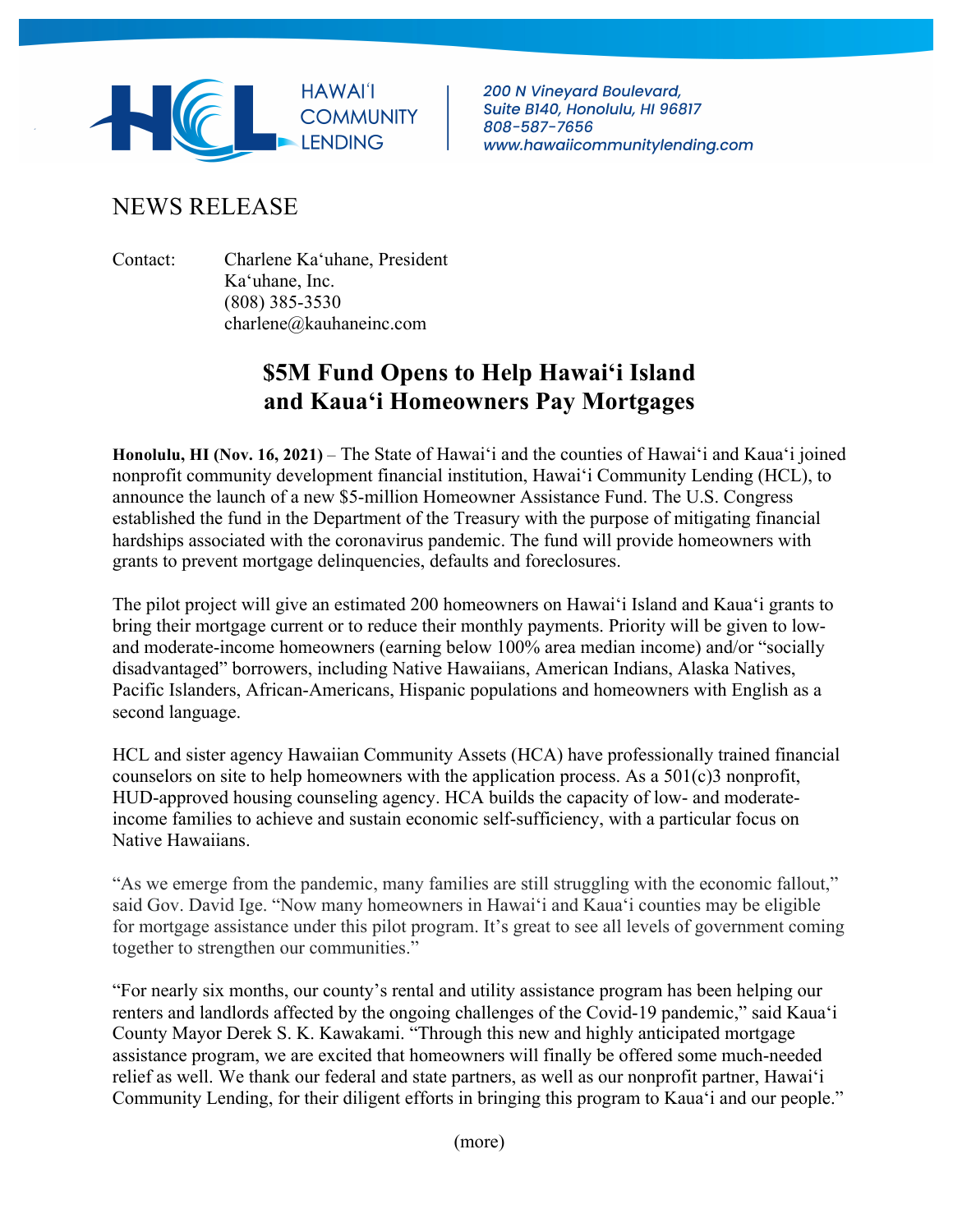"We are honored to work alongside Kauaʻi County, the State, and Hawaiʻi Community Lending to invest Federal funds into our communities by providing long-overdue assistance to our onisland homeowners," said Hawaiʻi County Mayor Mitch Roth. "As we head into the holiday season, it is humbling to be able to alleviate some of the financial pressures facing many of our families so they can worry more about spending time together and less about keeping the roofs over their heads."

To apply for grants, homeowners will be required to complete an intake application and prescreening questionnaire to enroll with a Financial Opportunity Center run by HCL partner and

HUD counseling agency, Hawaiian Community Assets.

Homeowners will only be able to qualify for grants if their mortgage servicer signs up to participate in the program. The list of participating mortgage servicers can be found at http://hawaiicommunitylending.com/gra nts-loans/

To receive grant funds, homeowners must earn less than 150% area median income (see table right) and meet program requirements established by the State and Counties:

|                | Hawai'i Island | Kaua'i       |
|----------------|----------------|--------------|
| #Household     | Max Annual     | Max Annual   |
| Members        | Household      | Household    |
|                | Income         | Income       |
| $\mathbf{1}$   | \$89,900       | \$107,000    |
| $\overline{2}$ | \$102,750      | \$122,300    |
| $\overline{3}$ | \$115,600      | \$137,600    |
| $\overline{4}$ | \$128,400      | \$152,850    |
| $\overline{5}$ | \$138,700      | \$165,100    |
| 6              | \$148,950      | \$177,350    |
| 7              | \$159,250      | \$189,550    |
| 8              | \$169,500      | \$201,800    |
| Add per        | $+$10,250$     | $+$ \$12,200 |
| person over 8  |                |              |

#### **Property**

-Located on Hawai'i Island or Kaua'i -Primary residence of homeowner -Single-family homes or condos only

## Mortgage

-First mortgages only (no HELOC, second mortgages or reverse mortgages) -Mortgage origination date prior to Jan. 21, 2020

## Homeowner

-Experienced financial hardship during Covid-19 pandemic -Have less than \$25,000 in assets (or less than 5x mortgage payment) -Submit federal tax returns and/or other income documents

-Complete intake listing all household members

To apply for a grant, homeowners are encouraged to go online to **www.HawaiianCommunity.net**. For more information, visit **www.HawaiiCommunityLending.com**.

# # #

*About Hawaiian Community Assets:* Hawaiian Community Assets is a 501(c)3 nonprofit, HUDapproved housing counseling agency and community lending institution. HCA builds the capacity of low- and moderate-income families to achieve and sustain economic self-sufficiency, with a particular focus on Native Hawaiians. From access to free education, career coaching, and income